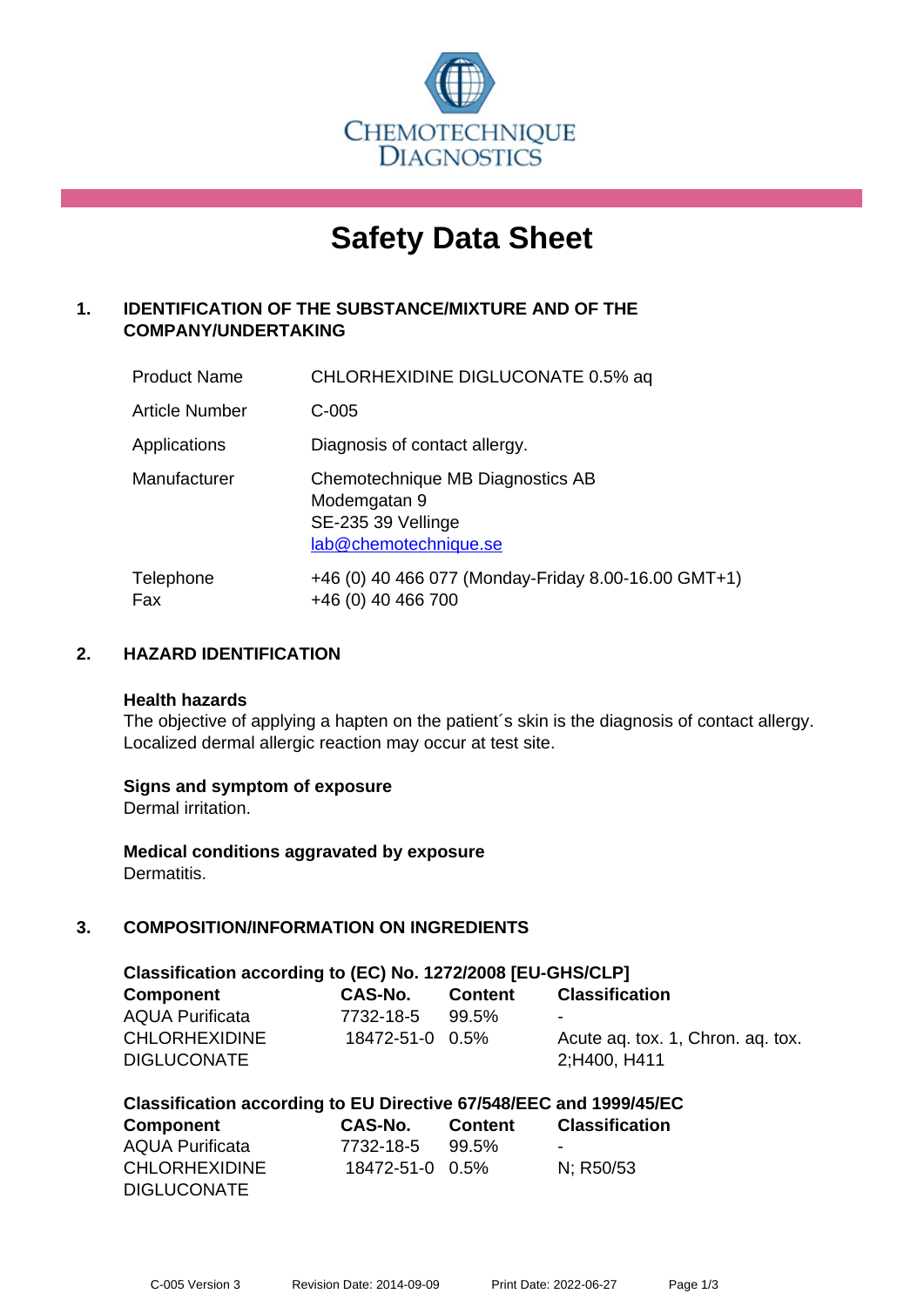#### **4. FIRST AID MEASURES**

**Emergency and first aid procedures** Obtain medical attention.

#### **5. FIRE-FIGHTING MEASURES\***

No data available.

### **6. ACCIDENTAL RELEASES MEASURES**

**Steps to be taken if material is released or spilled** Contain and place in a closed container.

# **7. HANDLING AND STORAGE**

**Precautions to be taken in handling and storage** Store dark at 5-8°C. Avoid extended exposure to light. Store in a well-sealed container. FOR EXTERNAL USE ONLY.

# **8. EXPOSURE CONTROLS/PERSONAL PROTECTION**

**Respiratory protection** Not required.

**Ventilation** Local exhaust.

#### **Protective gloves** Disposal gloves.

**Eye protection** Not required with normal use.

#### **Work/Hygienic practices**

Wash hands after each use.

#### **9. PHYSICAL AND CHEMICAL PROPERTIES**

| Appearance | Transparent, Colorless Liquid |
|------------|-------------------------------|
| Odour      | Odourless                     |
|            |                               |

| Boiling point*       | $100^{\circ}$ C |
|----------------------|-----------------|
| Flash point*         | >No data        |
| Self ignition*       | Product d       |
| Danger of explosion* | Product d       |
| Density*             | 1.0 $g/cm3$     |

data available. uct does not self ignite. uct does not present as an explosion hazard.

\*Data is shown for AQUA Purificata only

#### **10. STABILITY AND REACTIVITY**